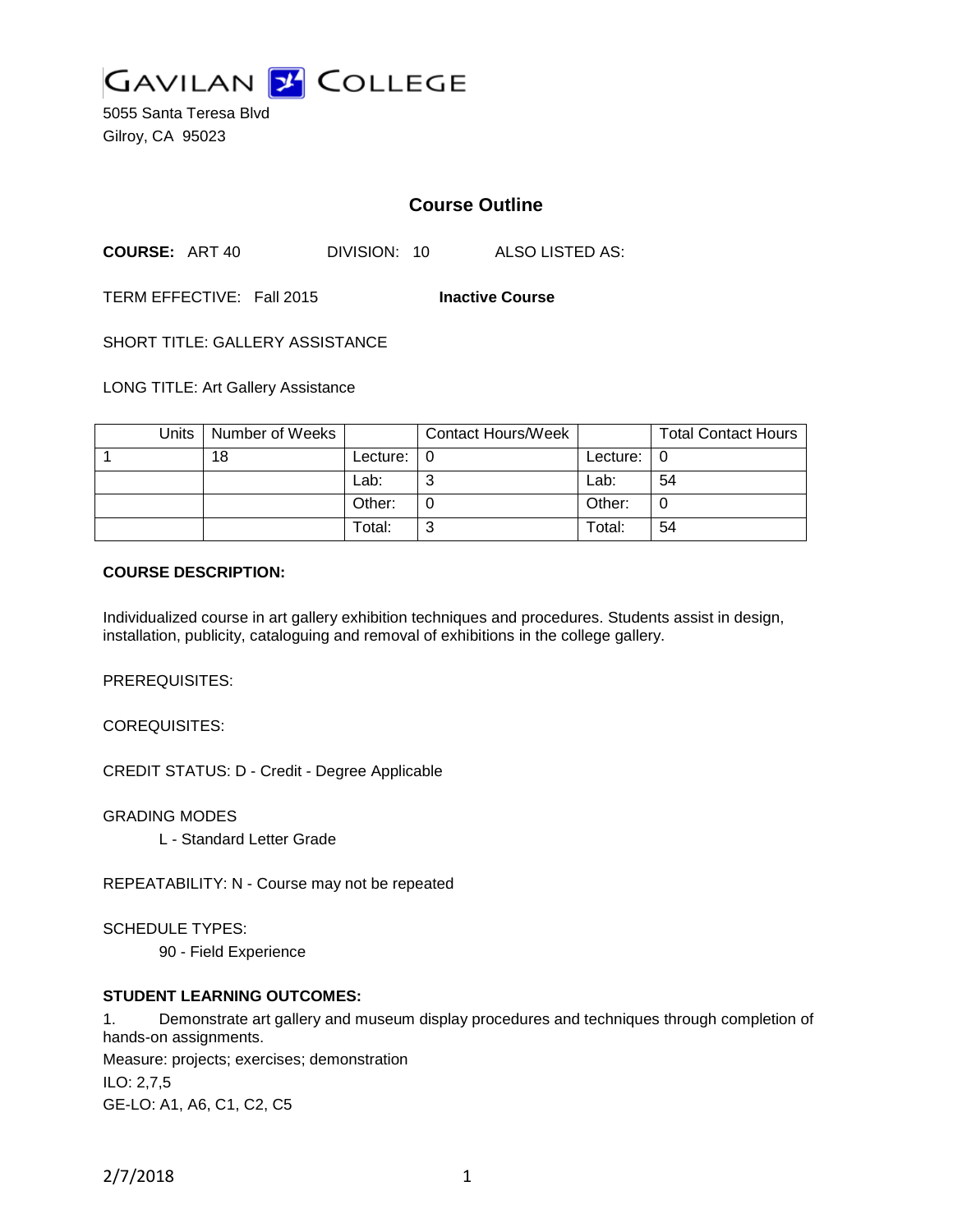2. Demonstrate the conservation role of matting, mounting and framing artworks through hands-on activities.

Measure: projects; exercises; demonstration ILO: 2,7,5 GE-LO: A1, A6, C1, C2, C5

3. Demonstrate creative thought and analysis in gallery design layout and installation Measure: projects; exercises; demonstration ILO: 2,7,5 GE-LO: A1, A6, C1, C2, C5

4. Demonstrate ability to establish and accomplish goals and objectives as assigned Measure: performance; demonstration ILO: 2,3,7,5 GE-LO: A1, A6, C1, C2, C5

5. Articulate verbally and in written reports, documented rationale or the sources, ideas and inspirations behind gallery exhibitions.

Measure: written analysis; oral presentation; performance ILO: 1,2,3,5,7 GE-LO: A1, A6, C1, C2, C5

6. Analyze and critique verbally and in written form his/her ideas for the display of artwork. Measure: written analysis; oral presentation; performance ILO: 1,2,3,5,7 GE-LO: A1, A6, C1, C2, C5

7. Research and presents findings in written and oral formats on assigned topics Measure: written analysis; oral presentation; performance ILO: 1,2,3,5,7 GE-LO: A1, A6, C1, C2, C5

CONTENT, STUDENT PERFORMANCE OBJECTIVES, OUT-OF-CLASS ASSIGNMENTS Inactive Course: 03/09/2015 WEEKS 1-18 54 HOURS

The specific list of activities will vary, based on the variety of displays and exhibitions that will be installed during the semester.

a. Exhibition publicity, such as poster and invitation design, news

releases and artist biographies.

- b. Gallery preparation and exhibition installation
- 1. Wall and display case arrangements
- 2. Exhibition layout design
- 3. hanging, mounting and protection techniques
- 4. Cataloging and labeling
- 5. Lighting techniques
- c. Exhibition reception arrangements
- d. Exhibition removal and storage procedures

2/7/2018 2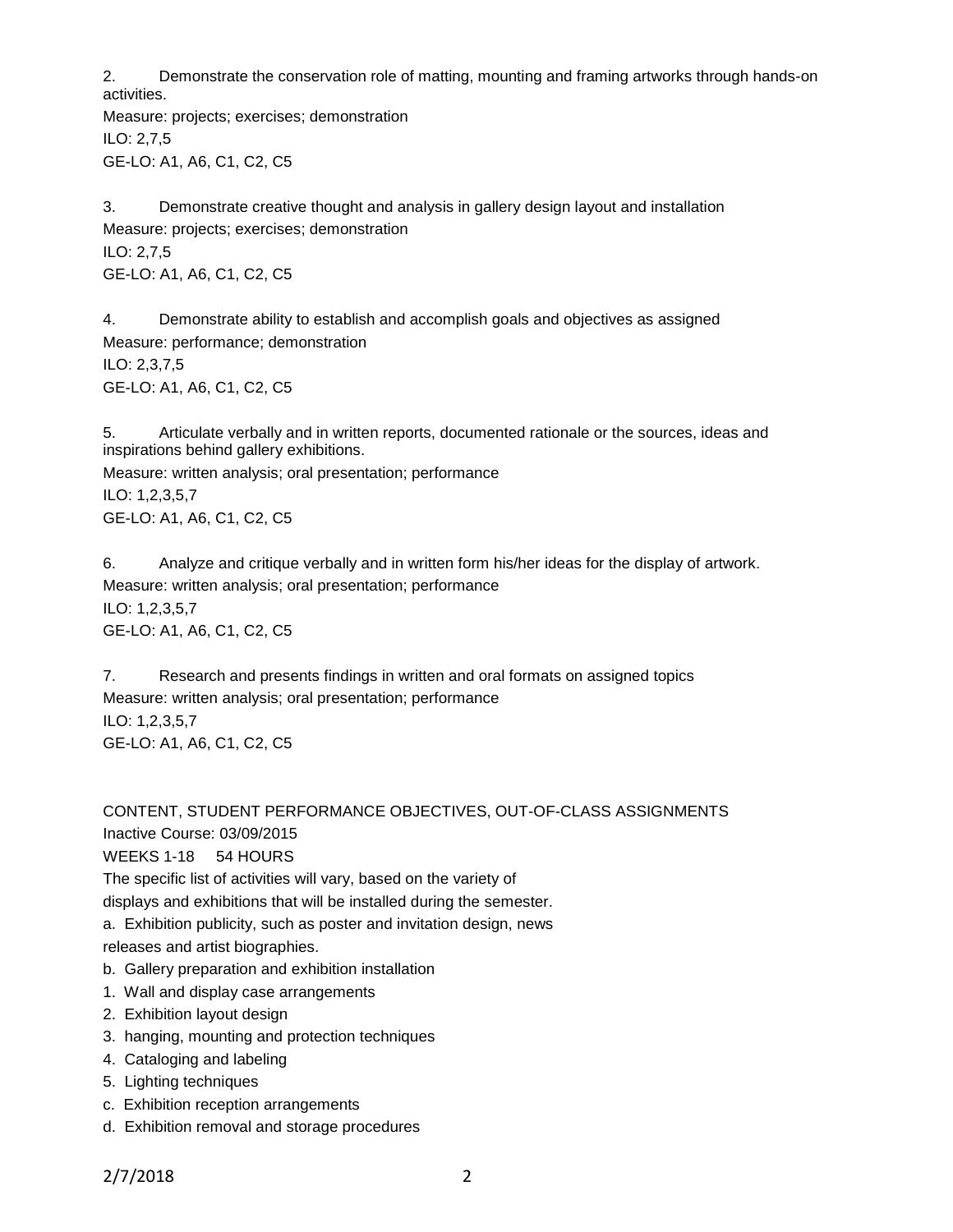- e. General matting, framing and art conservation practices
- f. Visits to other galleries, museums and shops
- g. Demonstrate a knowledge and skill of:
- 1. matting and mounting art work
- 2. wiring, hanging and glassing 2-dimensional artwork
- 3. display techniques for 3-dimensional artworks

4. organizing, cataloging and labeling artworks in an exhibition

5. arrangements necessary for publicity, delivery and pick-up of works, storage of works before and after an exhibition, and receptions when held

- 6. lighting considerations in mounting and installing a display or exhibition
- 7. exhibition removal and wall reclamation

\*\*Students must actively demonstrate, through service contributed, independence of thought, creative solving, aesthetic awareness and the ability to accomplish established goals and objectives. ASSIGNMENTS:

Students must actively demonstrate, through service contributed, independence of thought, creative problem solving, aesthetic awareness and the ability to accomplish established goals and objectives.

### **METHODS OF INSTRUCTION:**

The student will work in the gallery under direct super- vision of the faculty advisor, providing for continuous "hands-on" learning in a lab situation.

#### **METHODS OF EVALUATION:**

The types of writing assignments required: Written homework Term papers Other: Journal entries and notes for each exhibition. The problem-solving assignments required: Lab reports Other: Exhibition planning and curating The types of skill demonstrations required: Field work Performance exams Other: Installation and removal of exhibitions The types of objective examinations used in the course: Multiple choice True/false Matching items Completion Other category: Evaluation informally conducted in a day-to-day manner and formally in a written self-evaluation and instructor critique at the end of the study.

2/7/2018 3